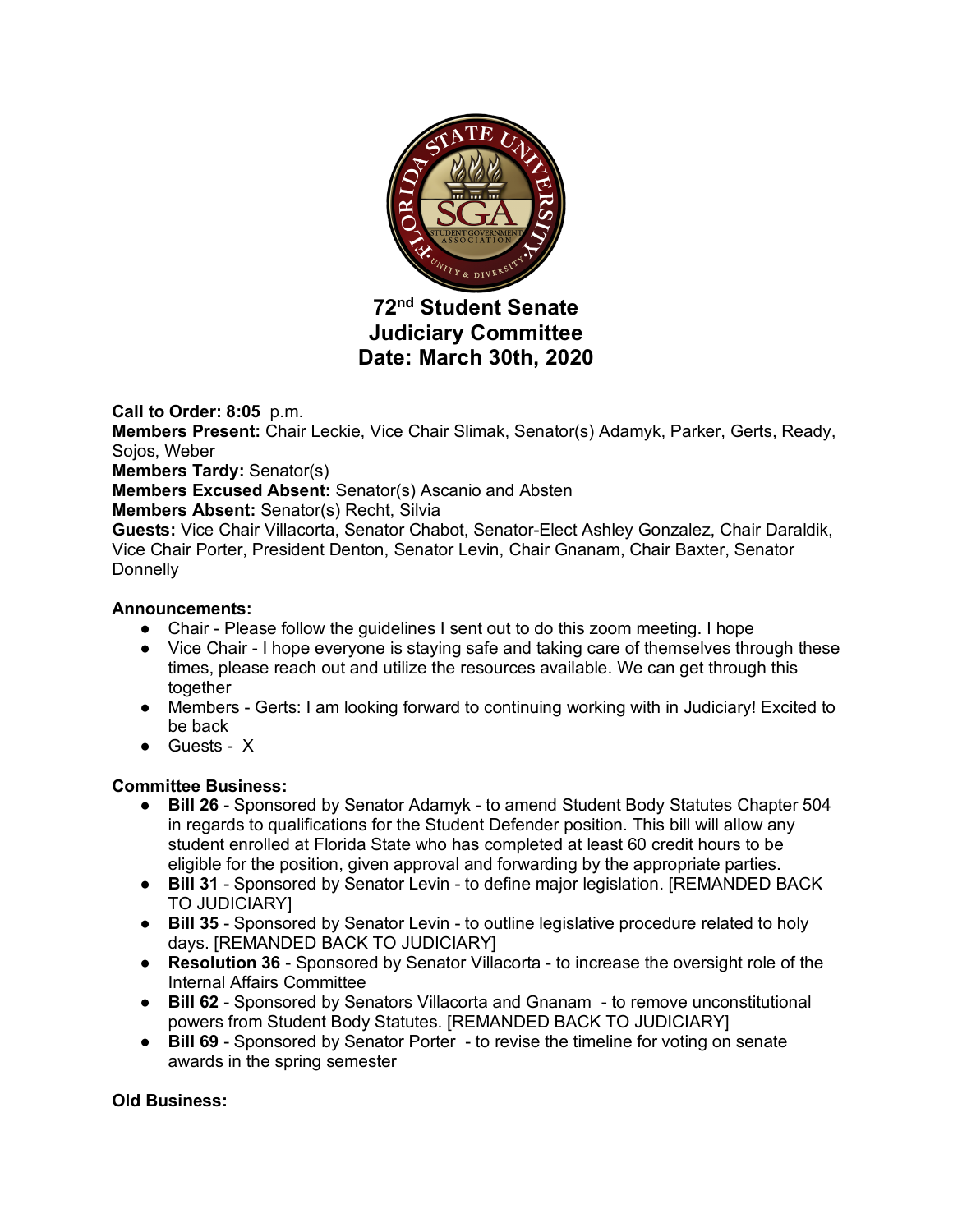- **Bill 26** Sponsored by Senator Adamyk to amend Student Body Statutes Chapter 504 in regards to qualifications for the Student Defender position. This bill will allow any student enrolled at Florida State who has completed at least 60 credit hours to be eligible for the position, given approval and forwarding by the appropriate parties.
	- Opening Statement
		- Adamyk: Thank you judiciary, we have finally been able to get the meeting with student affairs the week before all of this hit. The main change we made is changing the name to student advisor. (2:09 to closing)
	- Technical, Non-Detableable
		- X: none
	- Senator Gerts moves to enter Round Table Discussion
	- Senator Weber seconds
	- Round Table
		- Weber moves to amend as sponsor requested
		- Gerts seconds
		- Sponsor finds it friendly
		- Gerts: are there any changes beyond the change of name within this bill
		- Adamyk: the only other thing is opening up this position to all students rather than just L2 law students
		- Gerts: I like this bill, this allows us to provide a position that will give an opportunity to all students to be part of the judicial branch, rather than just law students. This also gives to the judicial branch, supporting their roles more, along with the personal development
		- Weber: The 2Ls used to be payed within this position, will this remain in this system?
		- Adamyk: I do not believe that they get paid anymore, rather they recieve hours.
		- Ready: compliments to sponsor, as i know how long this has been in the works, and how much effort he put in to ensure that this bill was done correctly. I yield in full support
	- Senator Sojos moves to call the question
	- Senator Gerts seconds
	- Vote
		- Gerdts Yes
		- Parker Yes
		- Ready Yes
		- Slimak Yes
		- Sojos Yes
		- Weber Yes
	- Bill **RESULT 6-0-0 Pass**
	-
- $\circ$ **Bill 31** - Sponsored by Senator Levin - to define major legislation. [REMANDED BACK TO JUDICIARY]
	- Opening Statement
		- Levin: Hope everyone is doing well, this will be adding chapter 420.1 and 420.2. This will create a definition of major legislation, and discuss the scheduling of major legislation. This was discussed in the fall, and we have been making the edits sense. A lot of senators have put time into this, so thank you to all (1:10 yielded to closing)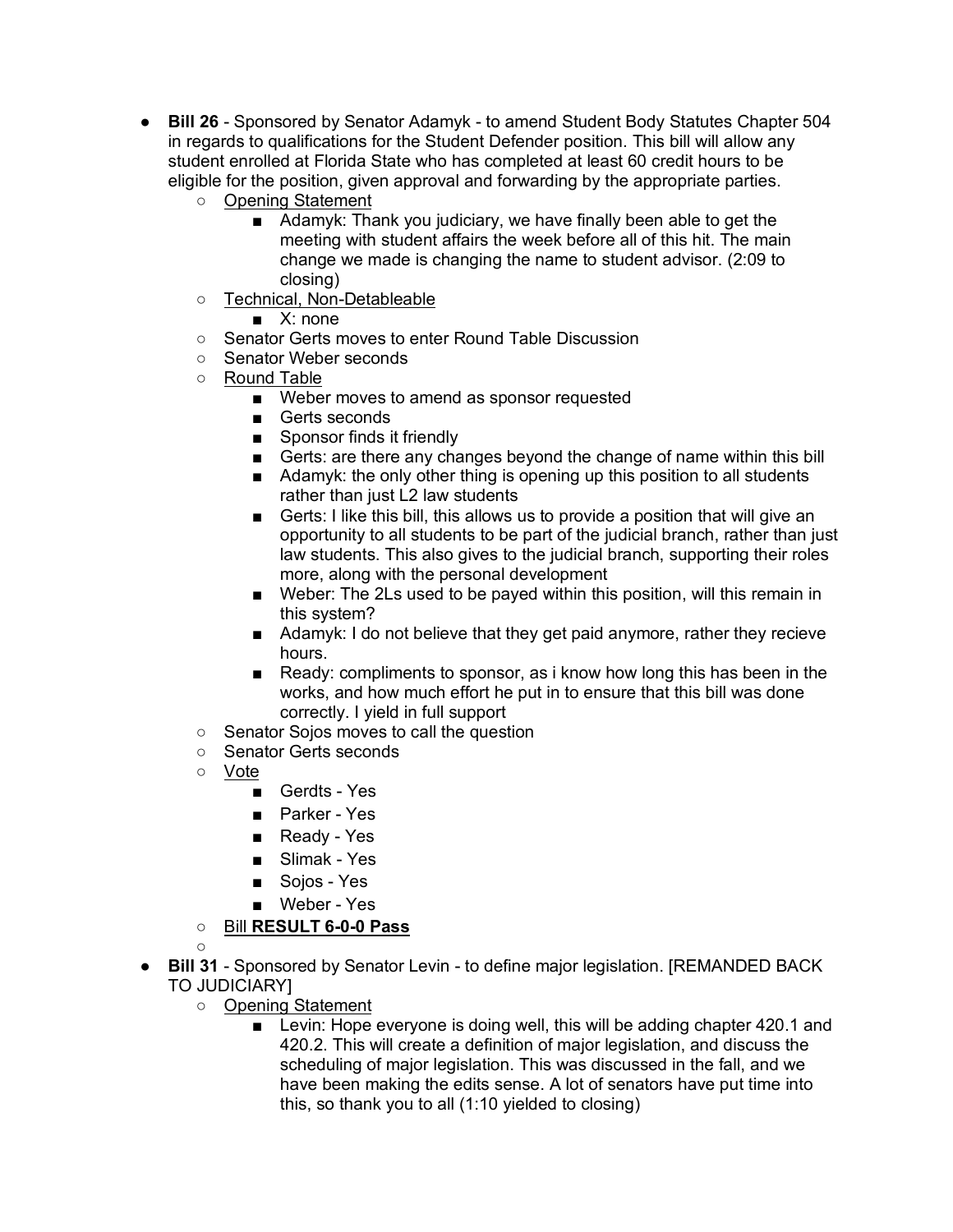○ Technical, Non-Detableable

# $\blacksquare$  X:

- Senator Sojos moves to enter Round Table Discussion
- Senator Weber seconds
- Round Table
	- Gerts: clerical question, am I a cosponsor of this?
	- Gerts moves to amend bill as sponsor has provided as well as adding myself as a cosponsor
	- Sojos seconds
	- Sponsor finds it friendly
	- Gerts: I am in support of this legislation, this will increase inclusivity within student government. I appreciate that we have worked on this to ensure that this is how we want it to be overall, and taking the time that it deserves. I am glad that SGA and Senate is working to be accepting and inclusive of all
	- Ready: This bill will help with major legislation, ensuring that all students have a voice within what we do. It is integral to ensure that we are representing and including all students on campus
	- Sojos: I like that this does not limit what major legislation is defined as, rather senators are able to make the request to the senate president
	- Weber: Im glad this is finally coming through, as it is an important part of representing our campus and students
- Senator Gerts moves to call the question
- Senator Sojos seconds
- Vote

 $\Omega$ 

- Gerdts Yes
- Parker Yes
- Ready Yes
- Slimak Yes
- Soios Yes
- Weber Yes
- Bill **RESULT 6-0-0 Pass**
- **Bill 35** Sponsored by Senator Levin to outline legislative procedure related to holy days. [REMANDED BACK TO JUDICIARY]
	- **BILL WITHDRAWN**
- **Resolution 36** Sponsored by Senator Villacorta and Chabot to increase the oversight role of the Internal Affairs Committee
	- Opening Statement
		- X: Putting some proposed amendments in the zoom chat, came up with amendments that can ease concerns, hopefully narrows this down, we want to reaffirm this process, allows us to conduct oversight without going into formal investigation, fact finding opportunity, using what we found as portion of their investigation, put in limits in reasons for calling for review (0:01)
	- Technical, Non-Detableable
		- X:
	- Senator Sojos moves to enter Round Table Discussion
	- Senator Weber seconds
	- Round Table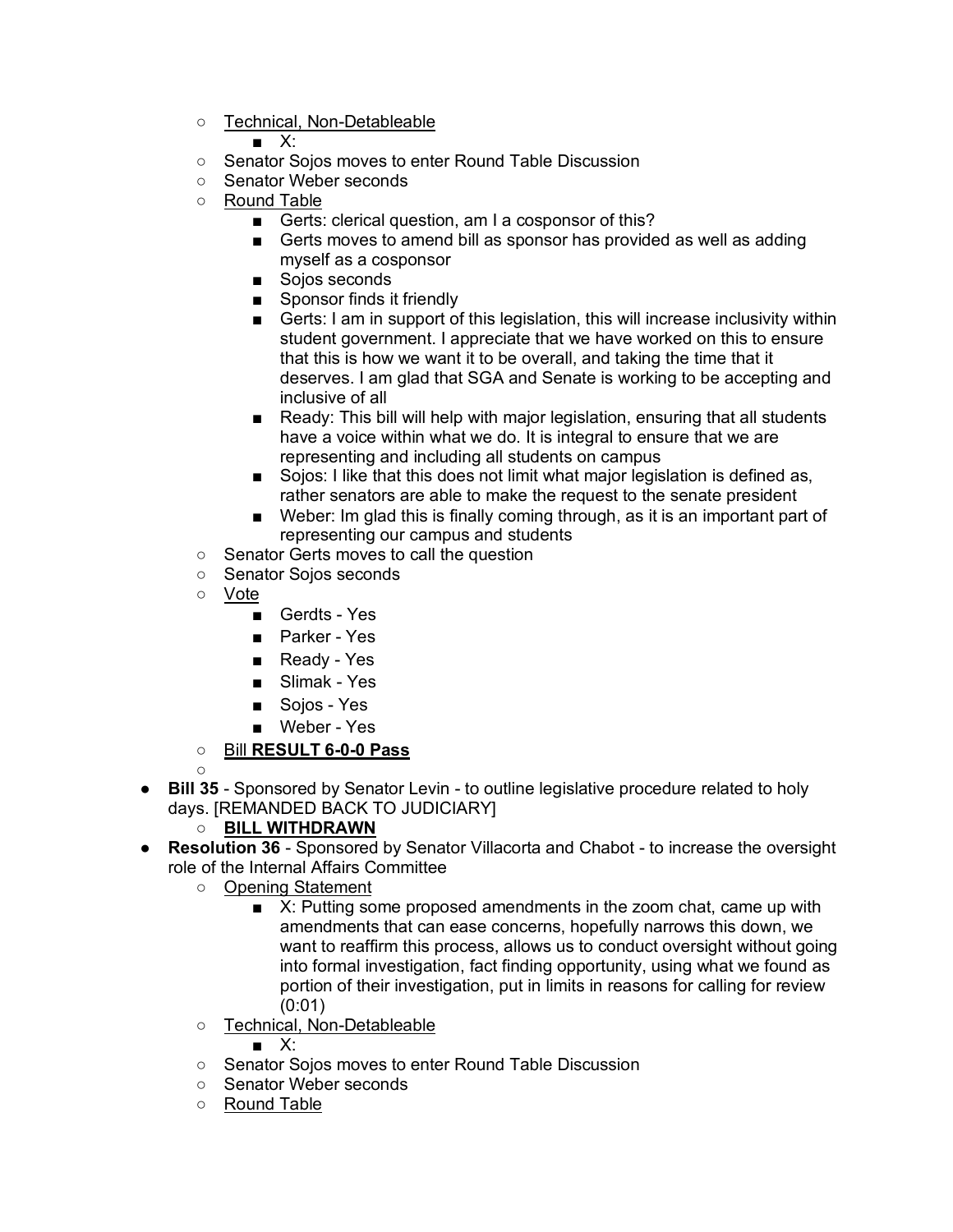- Weber: Under C1, do you have a standard of proof before we call an investigation? Or are we relying on hearsay?
- Villacorta: we are trying to leave it a s vague as it could be, as this is an informal process. This allows for the information to be heard depending on circumstance
- Weber: Could I investigate another senator?
- Villacota: sure, they are a major office. Ideally this could be just a conversation, but it could be more formal as an investigation
- Sojos: I don't really like this, IA would be able to investigate more into a person, then present to the senate, then the judiciary then again investigate and go into impeachment. This will be a lot longer
- Ready: this is already under 406, this will create another berdun in which the committee would have to undergo. This is already in place for the judiciary. This is an investigation that would then lead to another investigation, just extending this process. What new information would be found from this? If we want an informal conversation, we should be able to do that as senators. Being in writing makes this formal
- Villacorta: this would be in Rules, it wouldn't be an investigation, rather a review such as beauro review. We are hesitant to call an investigation, where hopefully this would be an informal process. This would allow for an investigation to be based off of the review. This gives established evidence and understanding of what is happening.
- Chabot: Having this within IA creates a platform for the information to be recorded within. Because there is a review does not mean there has to be an investigation.
- Ready: If we currently have issues calling investigations, we should address that rather than just adding another step. At the end of the day things will end up in 406 with an investigation. I do not understand why IA does not have the confidence to do this already as a committee vote to launch an investigation. If we are accusing someone of a potential issue, we want to ensure a stable and formal process which all parties can rely on. These lax rules could be abused moving forward. If there are issues within the positions, we should have a conversation and investigation. This is redundant, 406 has been within our powers for years. This does nothing but a precursor for an
- Slimak: Previously we discussed how these more casual conversations are mainly the job of the Student Body Vice President. Checking in with agencies, projects, and major positions. Have you spoken to Stephanie Lee yet?
- Villacota: No, I have a big issues consulting the executive branch talking with legislative issues.
- Chabot: We should have the same power of oversight as executive branch
- Weber: I agree with Kelvin: If we are only informally talking as a senator, we are just too afraid to investigate them. This is close to the rules and callender rules with impeachment, which has shown to greatly slow the process of impeachment. This is trying to circumvent the powers of subpoena, i believe this is going to create major conflict between all aspects of student government. This bills goal can already been established, yield against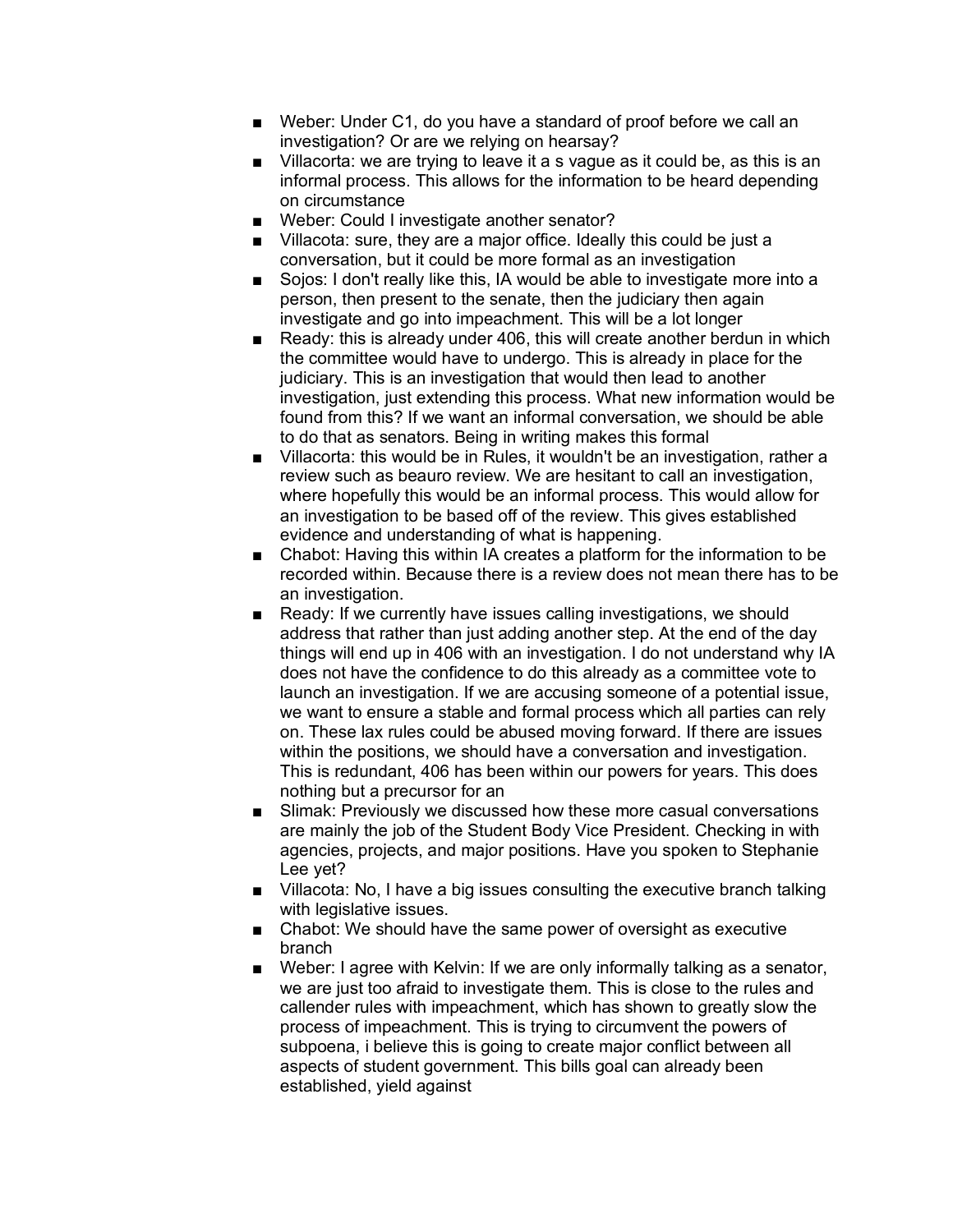- Soios: When first discussed, if someone did not show up to review than it could be used against them in investigation. Why are we using something within Senate rules against non senators.
- Villacota: Sojos is blatantly wrong, Wrect mentioned this could be seen as suspicious. Please quote minutes correctly by citing them. It's not that hard
- This solves an issue to not start an investigation based on political issues. This allows for being seen as a political issue, and prevents investigations to be called on political accounts.
- Chabot: We will consult with Vice President Lee, but this just establishes the ability of IA to start a review
- Gerts: I fail to see any purpose in this. There is nothing cooercing me to show up, so I wouldn't. This has no teeth that require it to have formalized rules. More could be accomplished by having IA's internal rules include a request to students to come talk. This just spells out clearly a formal manner that eliminates a separate process. This already occurs as senators asking questions. This adds a lengthy formalized process that does most the job of investigation. This expands IAs power, trying to take over investigations while ignoring suppenas. Which overall makes this process pointless, as it is ignoring the main reason for the process. This becomes dubious when around other senators, which is difficult to understand
- Parker: I agree with a few senators and their comments, at the bottom line, if we are going to do something with our name stamped on it, it needs to be standard and professional. We already have something that does this process, we should be able to see, support, and respect this
- Ready: one last point, this isn't an annualized review. Beauros go through review because it is an annual basis. Positions are not annual. This is singling out individuals, which is an investigation. If some are reviewed and others are not, there is an unconstitutional manner occurring. This bill does not see through enough of these issues to even be constitutional
- Weber: This process is dubious. This resolution will only hurt the process that it is apparently trying to help. This will increase polarized issues within the senate. This will create more conflict, and taking up too much time with our limited time
- Baxter: I can see this from the perspective outside of IA. I am in favor of this, as IA has a very specific role within Senate. Our last thought is other senators, this is not an investigation. This is not informal, this is a process we are laying out. We are able to understand people and positions who are not fulfilling the roles that we have forwarded people for. We don't need resolutions to single out people, rather we want to have conversations to help support students. This will ensure that all postings are doing the best that they can within their roles.
- Gerts: I appreciate your comments Chair Baxter, I worry that this runs into unconstitutional grounds. It is the job of the senate to review and affirm the positions that the executive branch oversees. It is only our job to remove them if an impeachment process is needed. This could very easily be abused, especially within political situations. Before we do this we need to ensure that all parties are spoken to, and that this is done correctly. I could not support this piece of legislation
- Senator Weber moves to call the question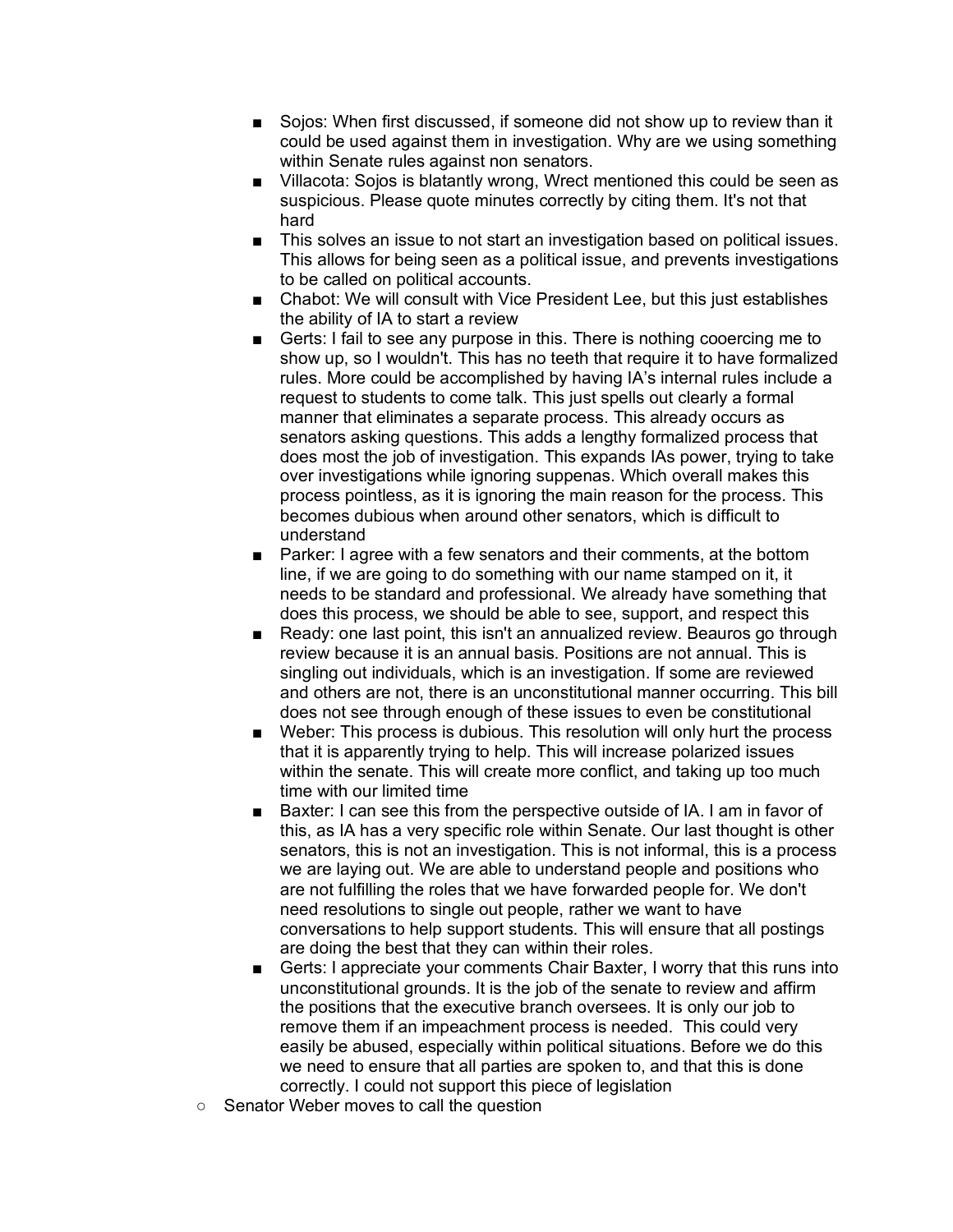- Senator Soios seconds
- Closing: thanks for debating this time
- Vote
	- Gerdts No
	- Parker No
	- Ready No
	- Slimak No
	- Sojos No
	- Weber No
- Bill **RESULT 0-6-0 Fails**

**New Business:**

- **Bill 62** Sponsored by Senators Villacorta and Gnanam to remove unconstitutional powers from Student Body Statutes. [REMANDED BACK TO JUDICIARY]
	- **Waiting for Supreme court advisory opinion**
- **Bill 69** Sponsored by Senator Porter to revise the timeline for voting on senate awards in the spring semester
	- Opening Statement
		- Porter: Thank you all for hearing me tonight, this will simply change the date for voting on awards. Currently voting has to take place two weeks before inauguration, when we do not typically know when this would be. This moves the date the week after the spring election as we have done in years past (2:06 to closing)
	- Technical, Non-Detableable
		- X: none
	- Senator Gerts moves to enter Round Table Discussion
	- Senator Slimak seconds
	- Round Table
		- Gerts: I don't like ridiculous problems, I do like simple solutions. I like this bill, as it gives us known dates. Yield in full support
		- Ready: I like this bill, as this is set in stone. Libo is so hard and unfair, as this will help set our dates and times. Yield in full support
	- Senator Gerts moves to call the question
	- Senator Ready seconds
	- $\circ$  Closing: thank you all for deliberation. This simply sets the voting date in stone.
	- Vote
		- Gerdts Yes
		- Parker Yes
		- Ready Yes
		- Slimak Yes
		- Sojos Yes
		- Weber Yes
	- Bill **RESULT 6-0-0 Pass**

**Unfinished Business:** Articles of Impeachment discussion

- We are either recommending or not recommending to the senate if the Senators should be forwarded to the Supreme Court for impeachment or not, a simple majority vote of the judiciary to pass, and ⅔ of senate to pass to supreme court.
- This is just about absences, no other offences